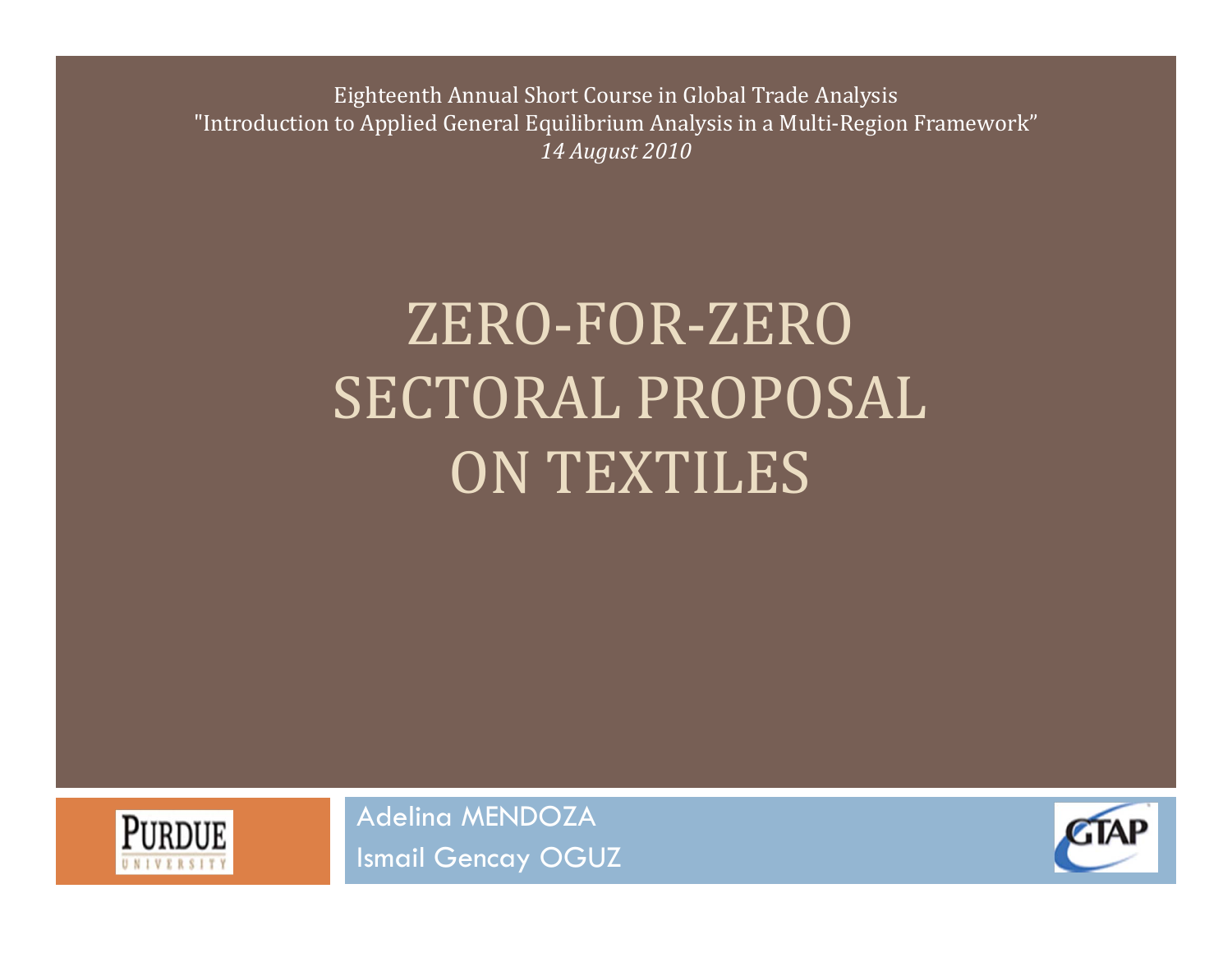#### Introduction

- □ DDA Tariff reduction modalities for Ag and NAMA are relatively stable.
- $\Box$  One of the sticky points in the NAMA negotiations is the proposal of some Members for "zero-for-zero" tariffs on selected sectors.

**Analyze additional effects of fully liberalizing tariffs on the textile sector.** 



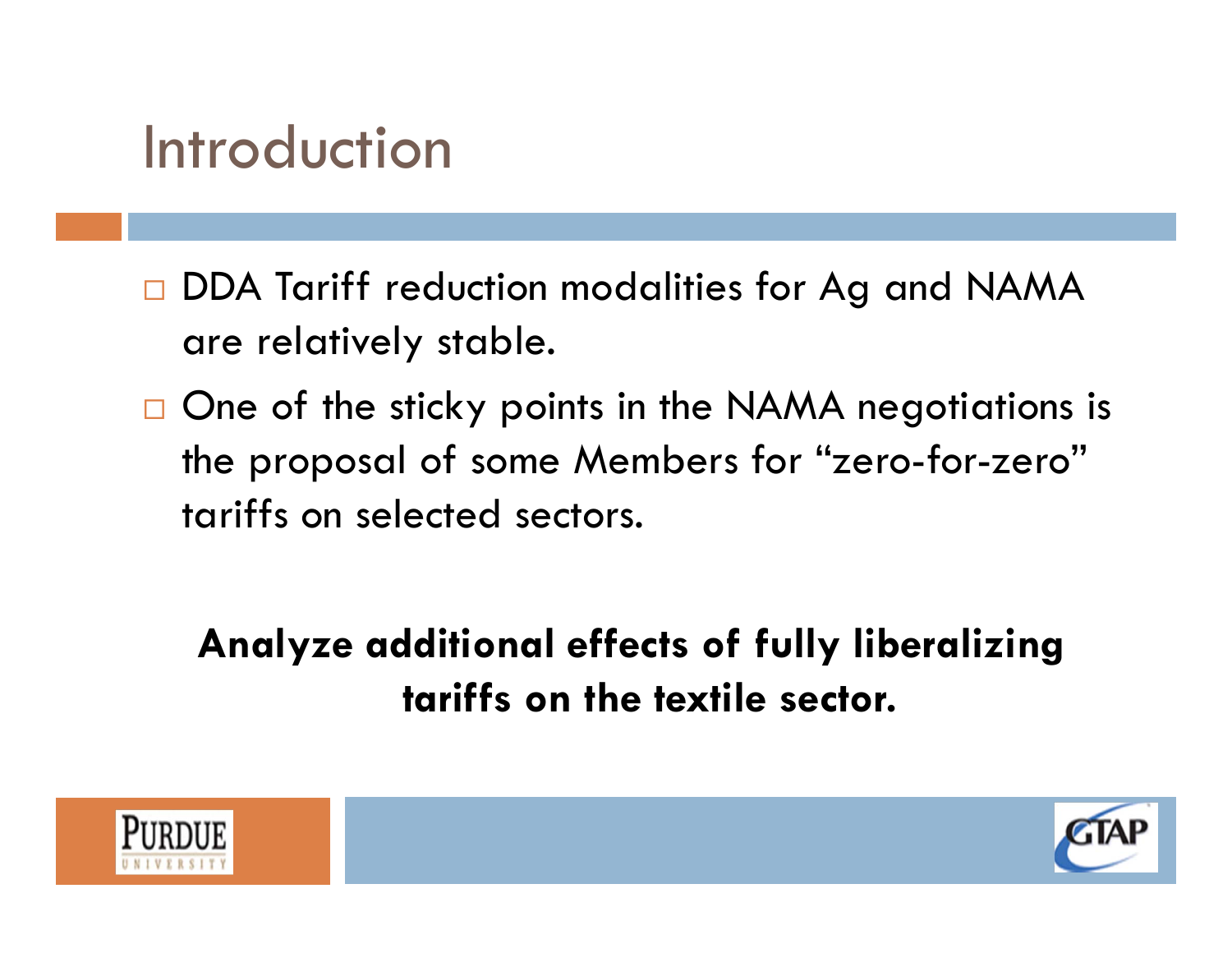#### Base Data:

- $\Box$  Peter's paper analyzed the impact of applying Doha tariff reduction modalities on all regions with special focus on Egypt!
- $\Box$  Our analysis uses the results of the previous analysis.



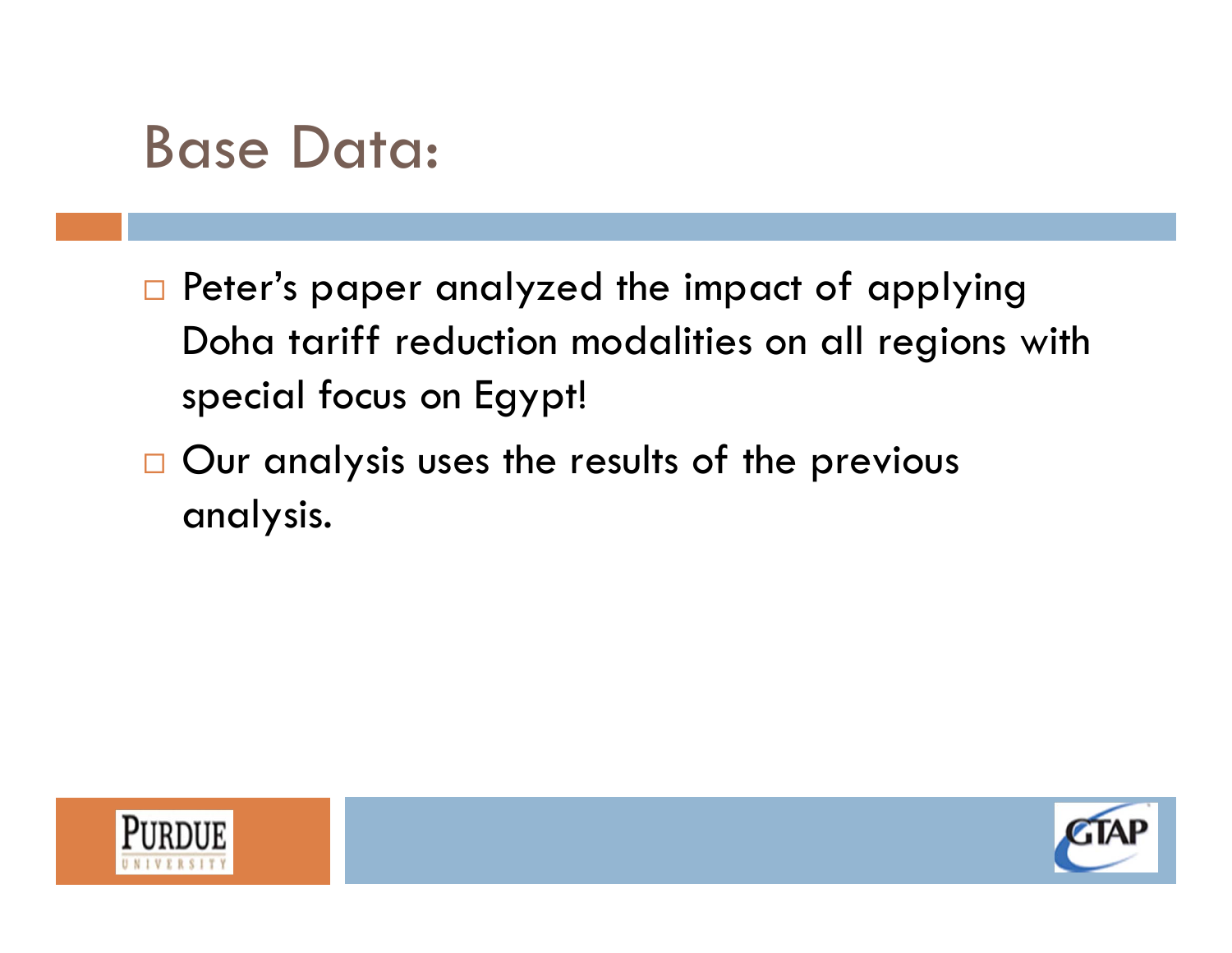## **Description**

#### *Version:*

Base 26x12 Database based on two prior database modifications as outlined below:

1) The base data (egybav2) has the SO scenario imposed on the database using the altertax procedure (creates version egyalt)

2) ATC implementation is simulated by shocking the database (egyalt) to creates a new database (egyaltmf -- this database) to which Doha Scenario shocks are applied.

#### *Closure:*

Same as the CGE Closures applied for the study on "Projected Impacts of the Doha Development Round on Egypt's Trade and Production"

(exogenous 'trade balance' and fixed real wage for unskilled labor)

#### *Shock:*

Zero for zero tariff on Textiles.

Shock tms("Textile", REG, REG) = target% 0 from file tms.shk;



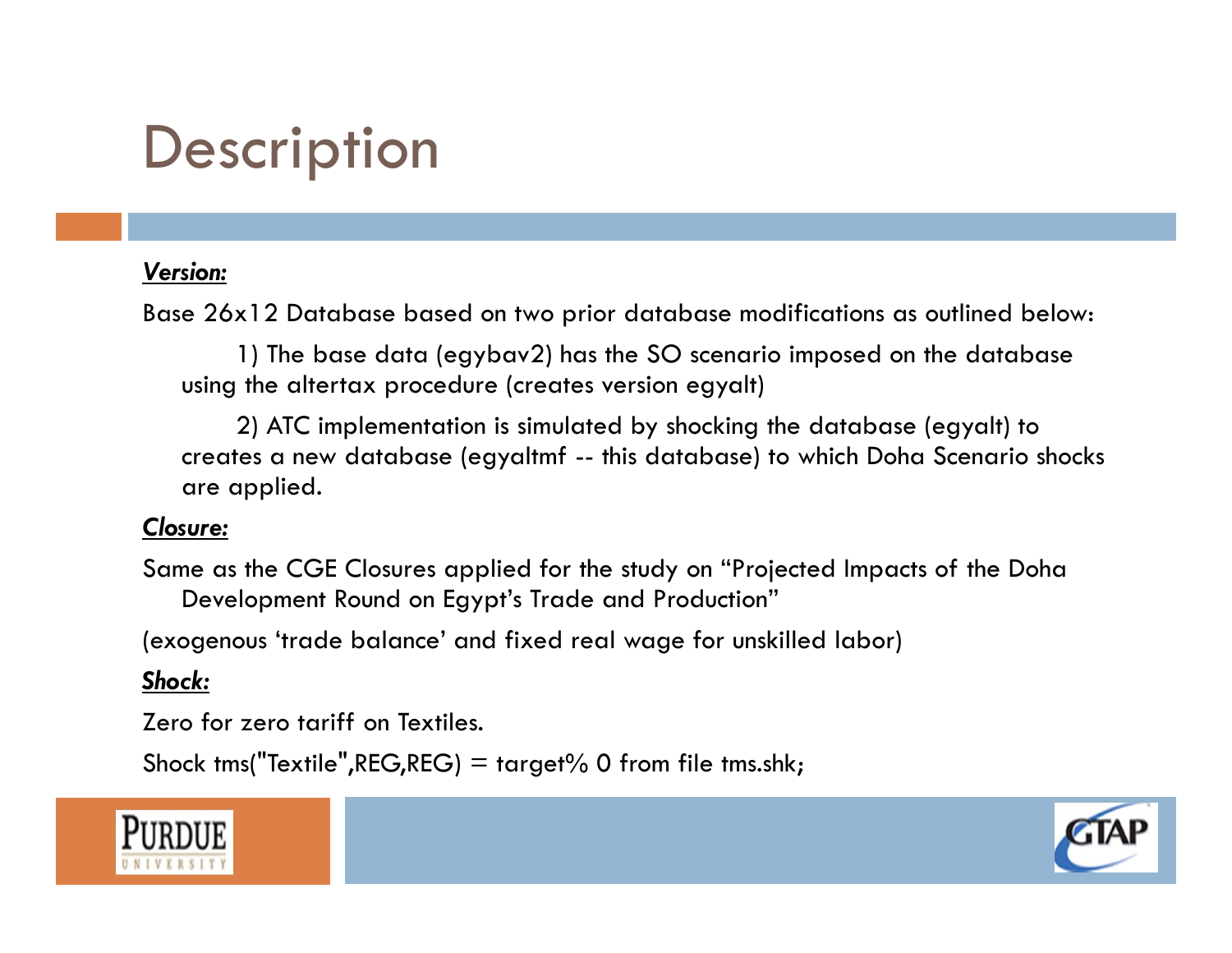### WELFARE

| <b>Country/Region</b>   | <b>Allocative Efficiency</b> | <b>Endowment</b> | <b>Terms of Trade</b> | <b>Investment</b><br><b>Savings</b> | <b>Total Welfare</b> |
|-------------------------|------------------------------|------------------|-----------------------|-------------------------------------|----------------------|
| <b>Central America</b>  | 71.1                         | 188.57           | $-84.86$              | 31.06                               | 205.89               |
| China                   | 455.86                       | 1,175.65         | $-427.1$              | $-56.62$                            | 1,147.8              |
| Egypt                   | 9.44                         | $-2.99$          | $-49.3$               | $-25.55$                            | $-68.37$             |
| European Union          | 196.73                       | $\mathbf 0$      | 847.16                | 43.62                               | 1,087.51             |
| India                   | 99.54                        | 89.99            | $-176.09$             | 5.11                                | 18.56                |
| Japan                   | 107.89                       | $\mathbf 0$      | 457.77                | $-27.08$                            | 538.58               |
| <b>LDCs</b>             | 890.66                       | 892.82           | $-656.38$             | 28.87                               | 1,154.15             |
| <b>MERCOSUR</b>         | 118.05                       | 190.03           | $-98.66$              | 6.73                                | 216.15               |
| Mexico                  | 177.78                       | $-104.09$        | $-20.45$              | 34.38                               | 87.85                |
| <b>ROW</b>              | 1,368.03                     | 2,058.13         | $-152.42$             | $-64.29$                            | 3,209.45             |
| <b>United States</b>    | $-336.56$                    | $\mathbf 0$      | 227.57                | 25.07                               | $-83.92$             |
| <b>Rest of Mid-East</b> | 76.13                        | $\mathbf 0$      | 131.15                | $-1.29$                             | 205.98               |
| <b>Total</b>            | 3,234.65                     | 4,488.12         | $-1.59$               | 0.01                                | 7,719.63             |

*Millions US Dollars*



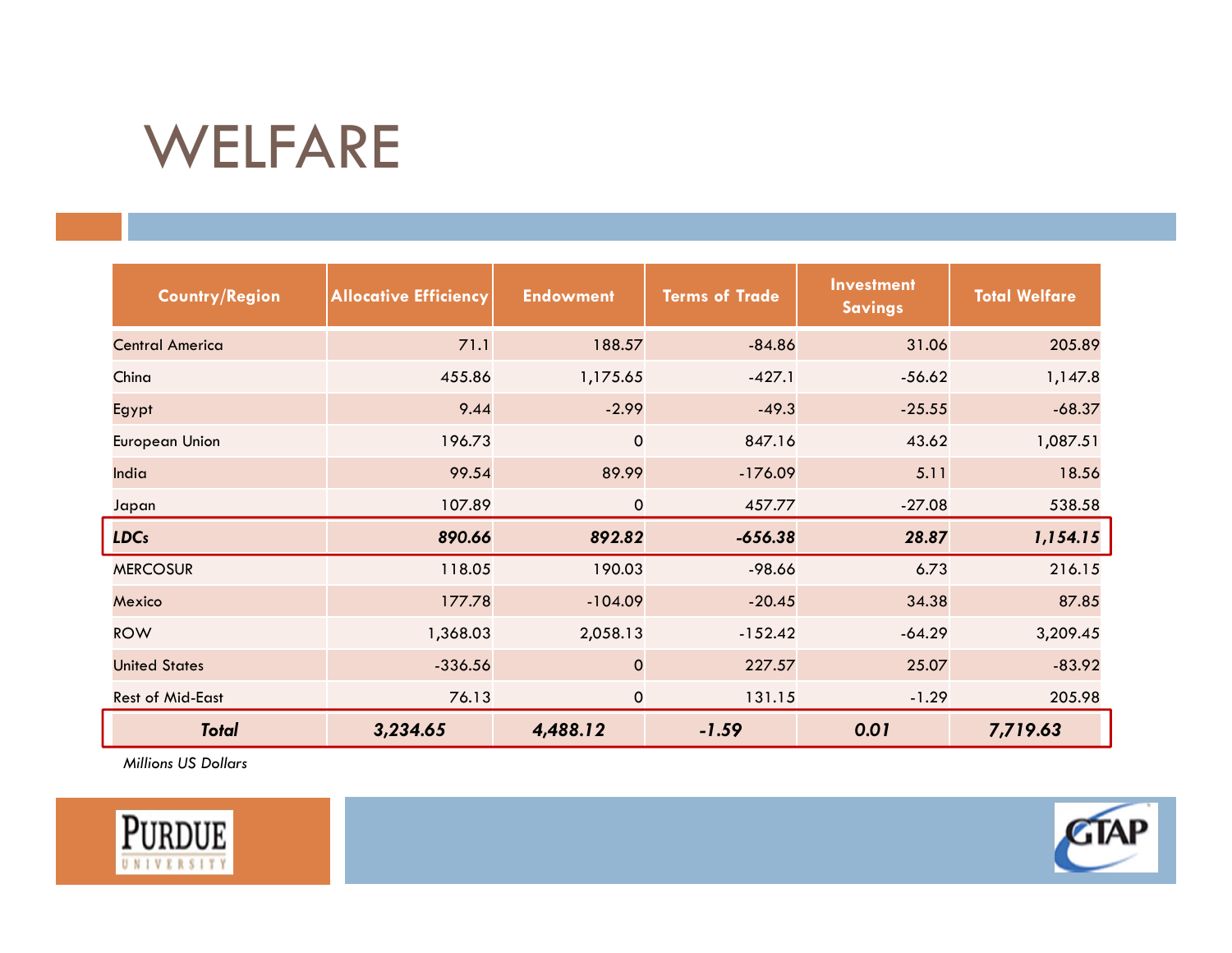## LDCs: Allocative Efficiency (890 million \$)



- The biggest part of the welfare gain coming from allocative efficiency is import taxes (514 mil.\$)
- The second biggest contribution is production taxes (265 mil. \$).
	- **□**Decrease textile production 12%, output subsidy (3.2%) ---51.5 million \$
	- **□**Increase <u>apparel</u> production 37%, output tax (1.4%)---65.4 million \$

**□** The biggest contribution came from unskilled labor which has a tax of 13.6%. Since the closure allow to increase employment, unskilled labor increased by 1.3% and contribution of output tax on unskilled labor went up by 141 million \$

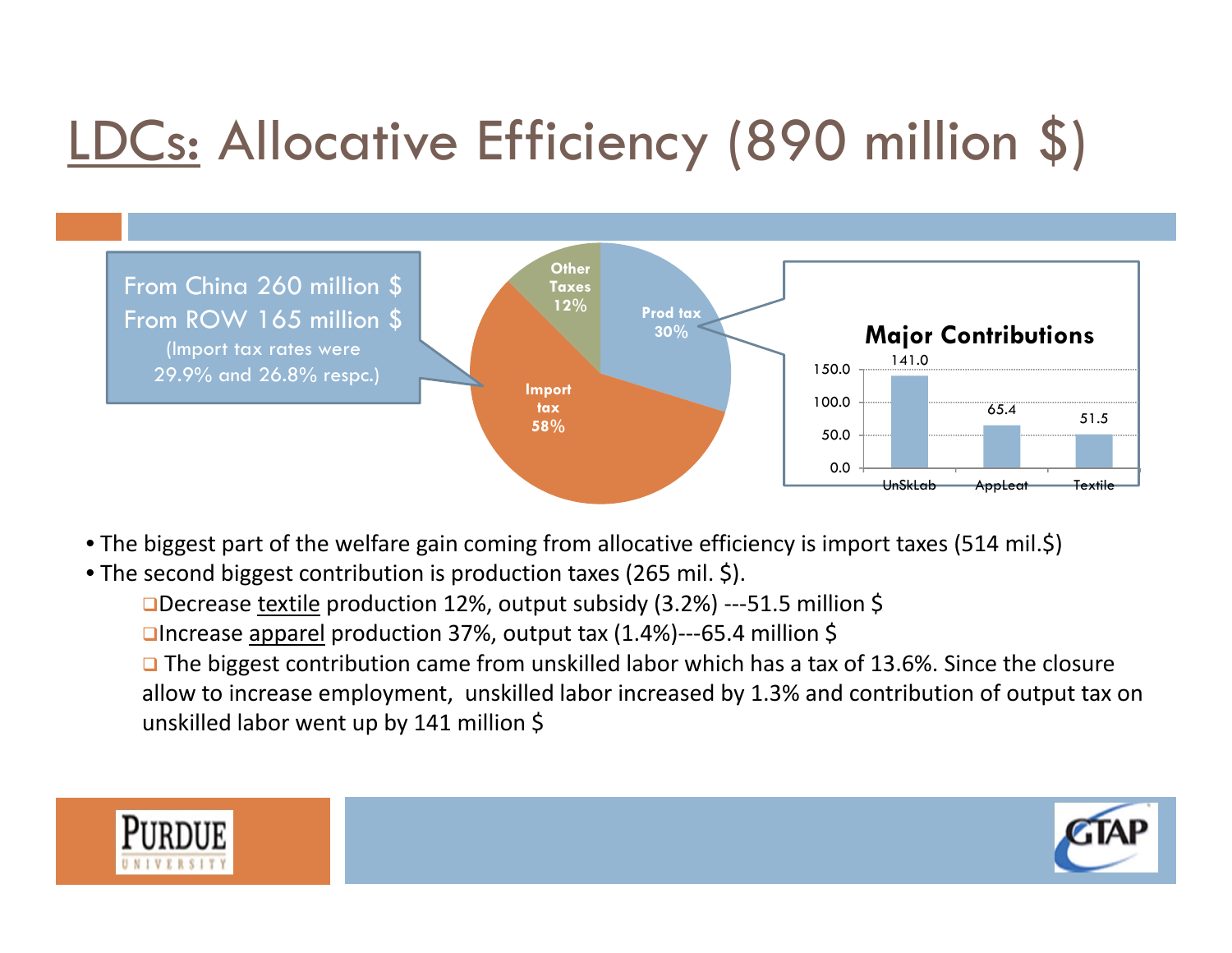# LDCs: Endowment (893 million \$)

•Because of the closure, new unskilled labor came from the pool.

•The whole contribution came from unskilled labor.

| <b>Endowments</b> | <b>Contribution</b> |
|-------------------|---------------------|
| 1 Land            |                     |
| 2 UnSkLab         | 892.8               |
| 3 SkLab           |                     |
| 4 Capital         |                     |
| 5 NatRes          |                     |
| Total             | 892.8               |



•Overall price of unskilled labor decreased by 12.9%

•Demand for unskilled labor decreased by 11.3% in textile while increased by 38.3% in apparel sector.

•Labor (unskilled and skilled) and capital shifted from textile to apparel sector.

 $qfe(i,j,r) = - \alpha fe(i,j,r) + qva(j,r) - ESUBVA(i)*[pfe(i,j,r) - \alpha fe(i,j,r) - pva(j,r)]$ 

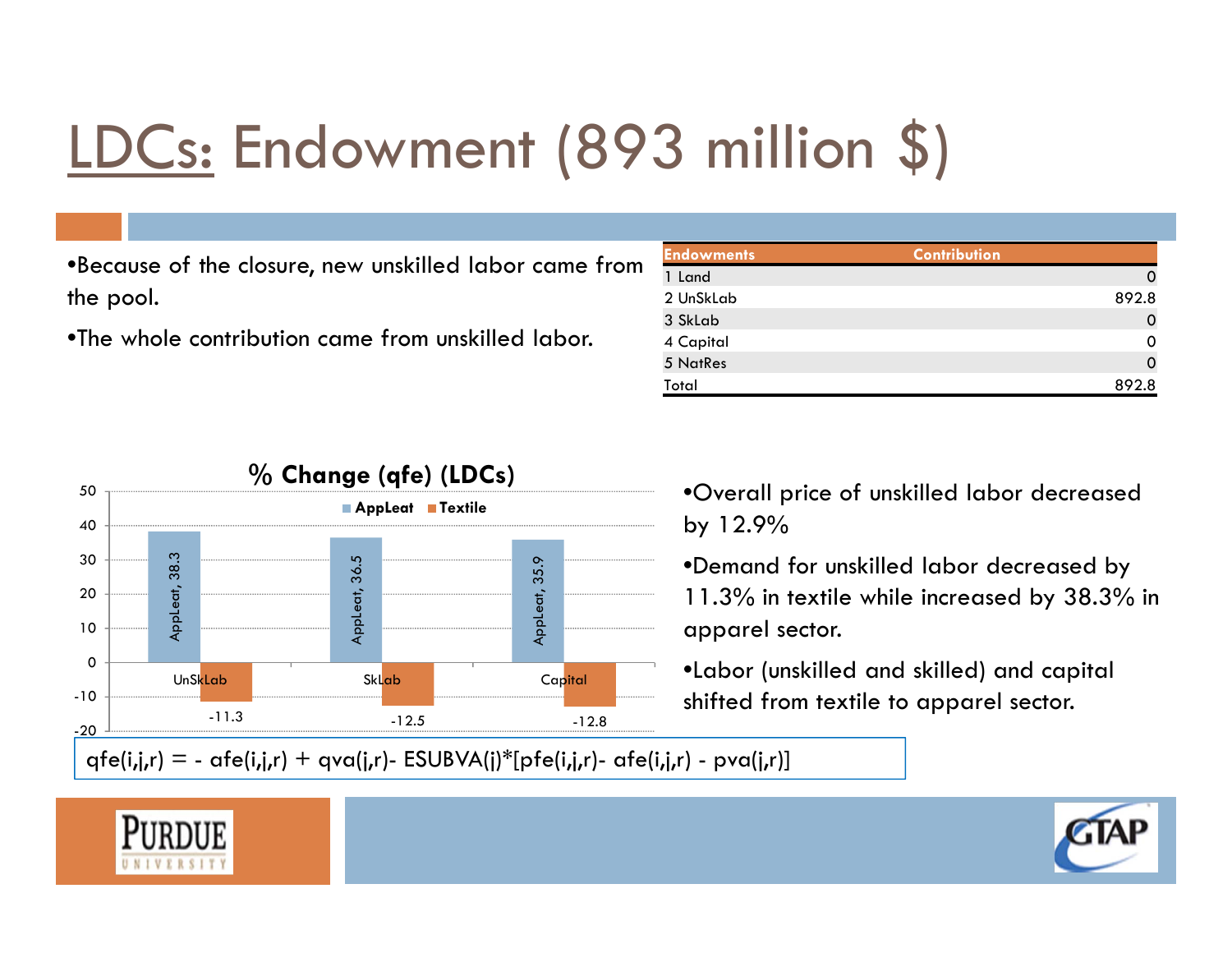## LDCs: Exports & Imports *(after the shock)*

| <b>Top Ten Affected Sectors</b> | <b>Exports Value</b> | <b>Exports Change</b><br>$(\%)$ | <b>Imports Value</b> | <b>Imports Change</b><br>(%) |
|---------------------------------|----------------------|---------------------------------|----------------------|------------------------------|
| AppLeat                         | 12,117.5             | 49.6                            | 1,889.3              | $-6.3$                       |
| <b>Textile</b>                  | 4,250.0              | 37.4                            | 11,711.4             | 65.3                         |
| <b>Fibers</b>                   | 1,111.0              | 2.3                             | 446.1                | $-9.9$                       |
| Wheat                           | 8.7                  | 1.0                             | 1,226.9              | 0.0                          |
| <b>Mnfcs</b>                    | 2,439.8              | 0.8                             | 1,710.7              | 1.2                          |
| Cereal                          | 73.7                 | 0.7                             | 217.6                | $-0.2$                       |
| OthAg                           | 5,639.0              | 0.6                             | 1,169.9              | 0.5                          |
| VegOilFat                       | 406.3                | 0.5                             | 1,324.9              | 0.0                          |
| Vegftnt                         | 2,467.1              | 0.4                             | 612.4                | 0.0                          |
| Rice Pad                        | 367.3                | 0.0                             | 1,143.3              | 0.1                          |
| <b>TOTAL</b>                    | 75,565.5             |                                 | 110,297.9            |                              |

*Millions US Dollars*



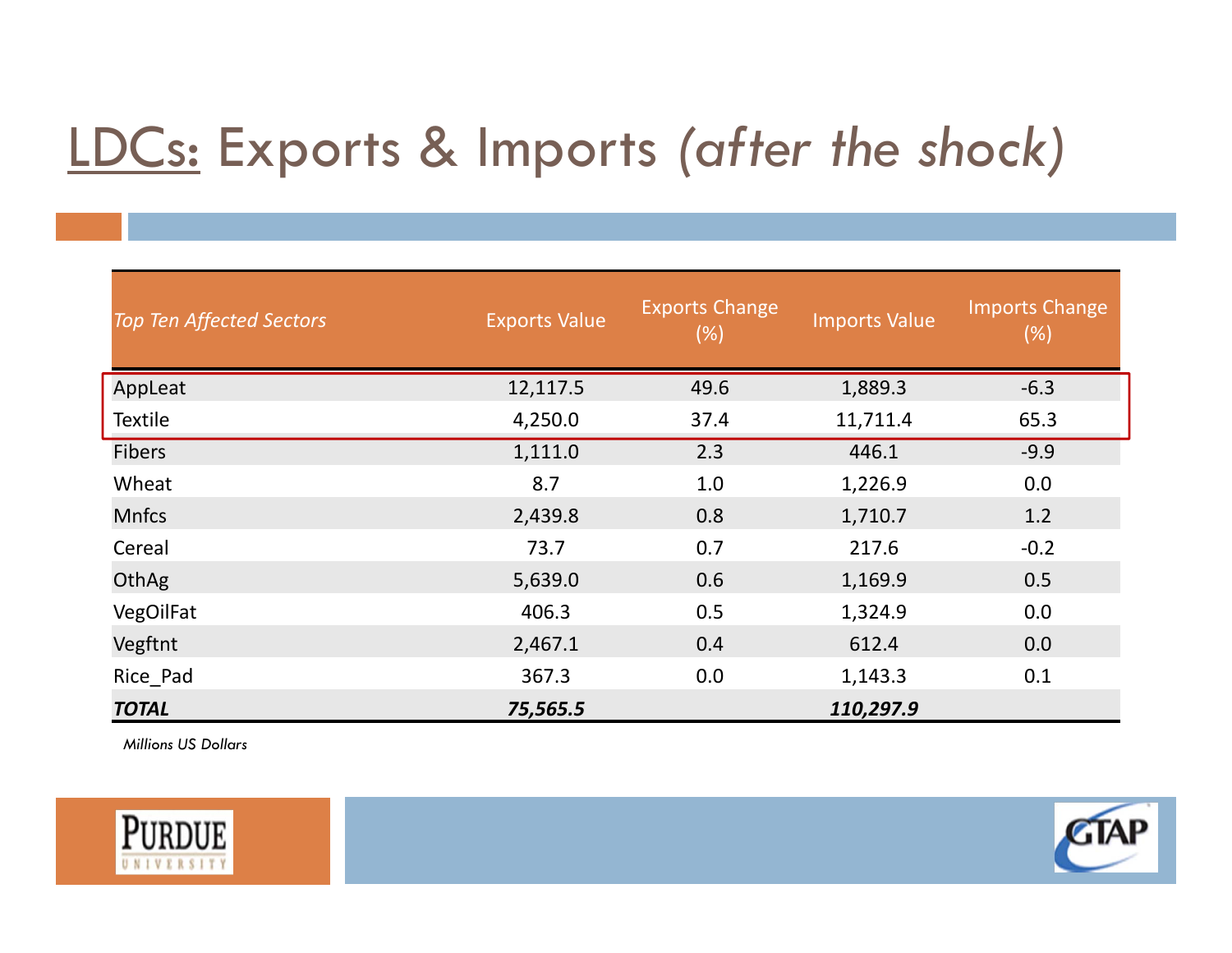# LDCs: Terms Of Trade (-657 mil.\$)

- $\Box$  In LDCs export prices for apparel and textile decreased by 6.1 and 3.7% respectively.
- $\Box$  While import price for textile went down by 21.8%
- $\Box$  The contribution of Terms of Trade to welfare for LDCs is -657.3 million \$.
	- Biggest part comes from apparel (591 mil. \$) and textile (101.8 mil.\$)



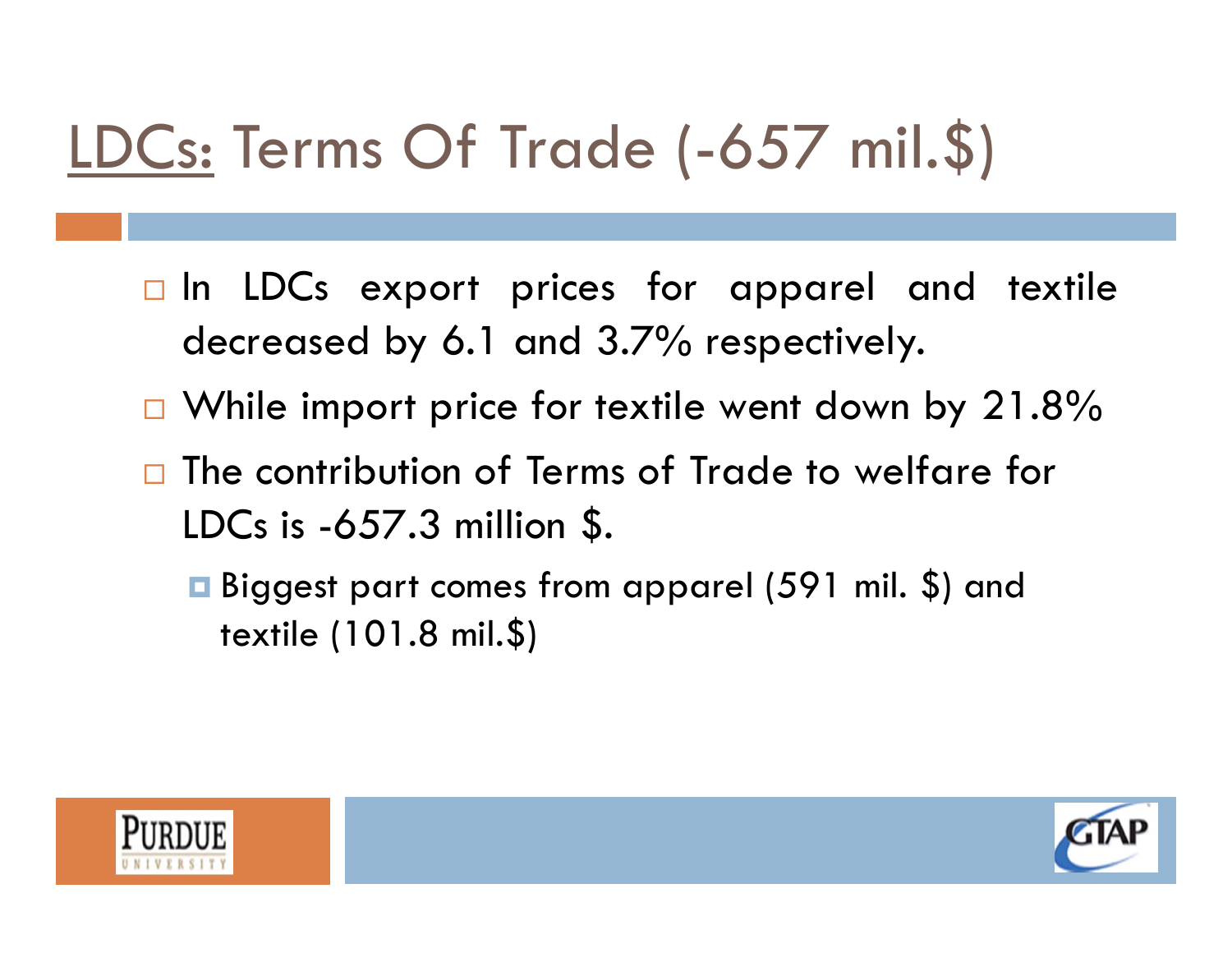### Conclusions

- Full liberalization in textile sector for all countries lead to additional welfare gain after DOHA (8 billion \$)
- $\Box$  The substantial effect is seen in Least Developed Countries (49 countries)
- $\Box$  The closure affects the results dramatically:
	- *Without full employment closure, half of the total welfare gain resulted from endowment*

| <b>Country/Region</b>              | Allocative Efficiency   Endowment   Terms of Trade Investment Savings   Total Welfare |       |          |      |         |
|------------------------------------|---------------------------------------------------------------------------------------|-------|----------|------|---------|
| <b>LDCs (with full employment)</b> | 619.0                                                                                 | 0.0   | $-595.1$ | 39.1 | 61.7    |
| <b>LDCs</b>                        | 890.7                                                                                 | 892.8 | -656.4   | 28.9 | 1.154.2 |